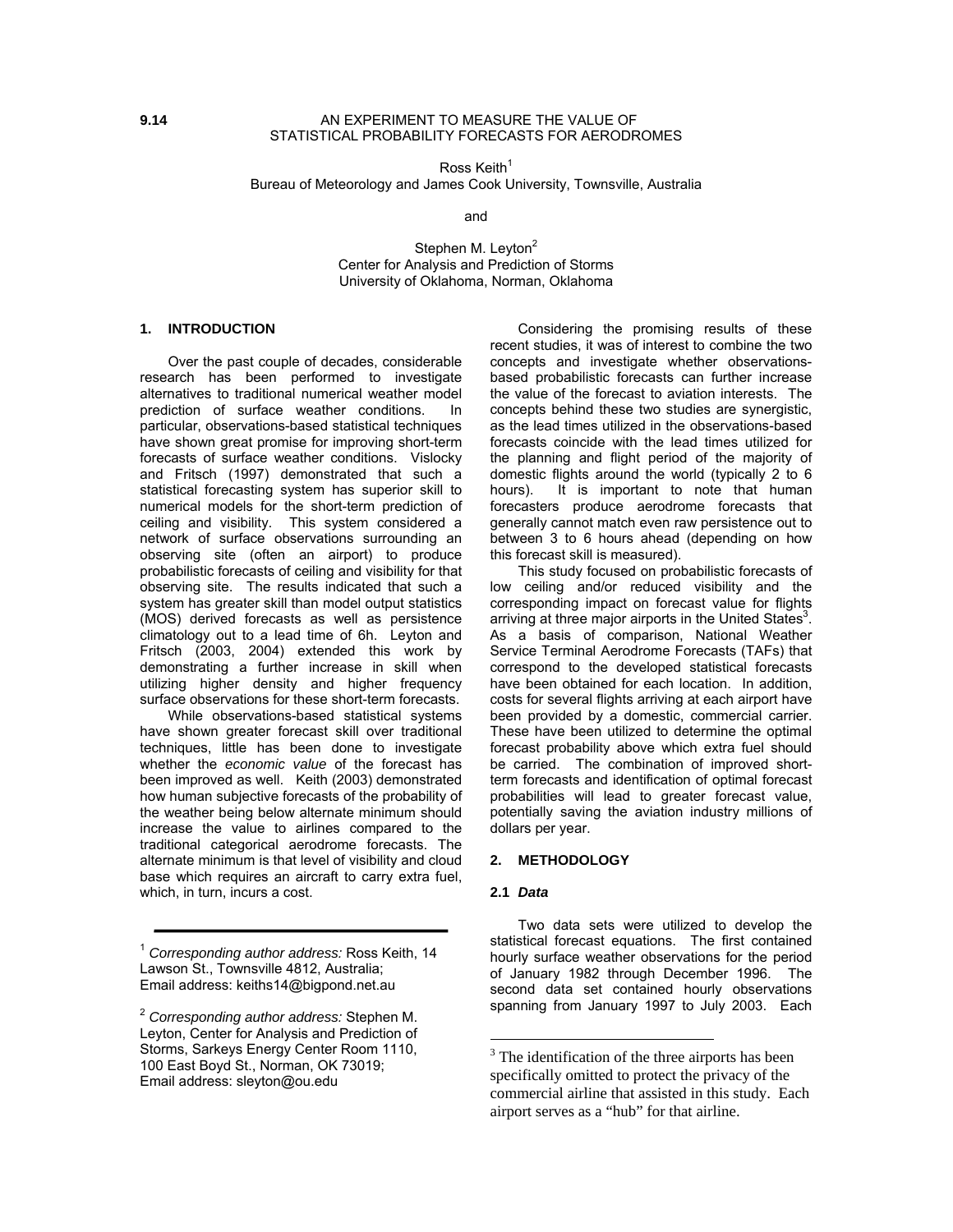dataset included hourly observations of temperature, dew point, wind speed and direction, cloud cover (from which ceiling can be derived), visibility and present weather at over 1500 automated weather-observing sites around the United States. The earlier dataset is used solely for the development of climatological values, while the latter is utilized for both climatological purposes as well as the statistical forecast development. Leyton and Fritsch (2003, 2004) provides a detailed explanation of the data processing procedures followed.

In order to assess the skill of the statistical forecast equations, a database of Terminal Aerodrome Forecasts (TAFs) was obtained for a basis of comparison. These TAFs were produced by the National Weather Service office that is responsible for each of the three airports being examined in this study. Of interest to this experiment is whether the TAF predicts adverse weather such that flight dispatchers must specify that a given flight should add extra fuel. This archive of TAFs spans from April 2002 to May 2003.

A database of operating costs for flights arriving into each of the three major airports was obtained from a commercial airline. This data provided cost per flight information for a total of 18 daily flights, in 2003 dollars. These operating costs represent average costs for each flight during the April 2002 to May 2003 period; approximately 7500 flights in all.

The flights used in this study were determined in consultation with the airline. They represent varying distances and departure/arrival times during the day. Thus, this study is not focused simply on a specific type of flight but rather a broad representation of an airline's typical daily flights.

# **2.2 Methodology**

There are two primary stages to this experiment. First, probabilistic forecasts of low ceiling and/or reduced visibility must be created. Second, an optimal probability threshold must be calculated for each flight using the operating costs data. Both the probabilistic forecast and the TAF for each flight are then compared to the calculated optimal probability for each flight, determining whether either forecast would require additional fuel carriage. Each request for additional fuel incurs a cost, since extra fuel is needed simply to carry the requested additional fuel. Therefore, the cumulative cost of each forecast leads to the assessment of the economic value of the statistical forecasts.

# **2.3 Forecast Equation Development**

Statistical forecast equations were developed in the same manner as described by Leyton and Fritsch (2003, 2004). For this experiment, the forecast of interest was the probability of ceiling ≤ 2000 ft. and/or visibility < 3 SM. The reason for these thresholds is that they are current FAA criteria for determining whether a given flight should add additional jet fuel in case the flight has to divert to an alternate landing site.

In order to duplicate the impact of the weather forecast on the decision processes for assessing fuel requirements, careful consideration must be given to the initialization and valid times for the observations-based forecasts. This is mainly because decisions on the loading of jet fuel typically are made during the dispatcher's flight planning, which usually takes place 1-2h prior to the flight departure. Another complicating factor is due to the nature of the observations-based forecasts as well. As described by Leyton and Fritsch (2003, 2004), these forecasts can only be initialized and verified at the top of the hour. However, scheduled flights rarely arrive/depart exactly at the top of the hour. Therefore, taking all of this information into consideration, a unique forecast initialization time and valid time was determined for each flight.

It is important to note that while thunderstorms have a significant impact on aviation operating costs, this study focused only on low ceiling and/or reduced visibility. Since only 18 daily flight departure/arrival times were considered, analysis of the observational data showed that very few thunderstorms occurred during these times. Moreover, of those convective events that did occur at a time of interest, nearly all resulted in a reduction in ceiling/visibility. However, we believe that the absence of storm forecasts does not significantly affect the degree of savings extracted by the probability forecasts.

# **2.4 Optimal Threshold Development**

The determination of optimal threshold for each flight follows the techniques described by Keith (2003). When allocating costs, alternate fuel was assigned whenever the probability forecast was greater than or equal to the optimal decision probability for the particular flight. The traditional method of planning fuel was used for the TAF, as carried out by airline dispatchers under FAA regulations.

# **3. RESULTS**

Table 1 displays a breakdown of the cumulative costs per flight using the traditional TAFs and the observations-based probabilistic forecasts, in 2003 dollars. These costs represent total costs from April 2002 to May 2003. It is important to note that for each of the 18 flights, the use of the observations-based probabilistic forecasts resulted in lower cumulative costs than the traditional TAFs. In fact, the average savings per flight is \$23K over 14 months. Projecting this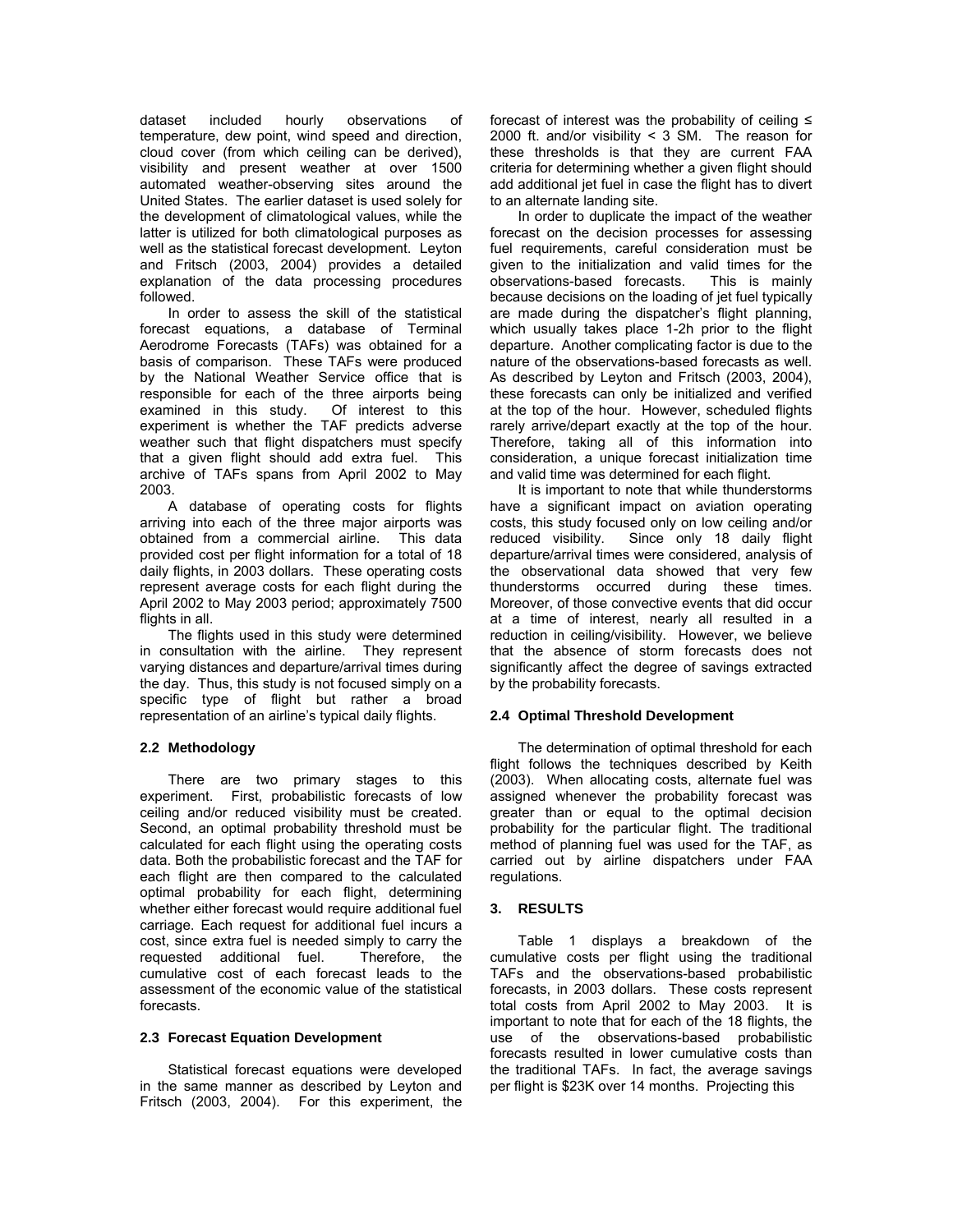| <b>Approx. Flight Distance</b> | <b>Costs Using TAFs</b> | <b>Costs Using Obs-</b> | <b>Savings Using Obs-</b> |
|--------------------------------|-------------------------|-------------------------|---------------------------|
| to Major Airport               |                         | <b>Based Forecasts</b>  | <b>Based Forecasts</b>    |
| 1100 miles to airport #1       | \$54406                 | \$31387                 | \$23019                   |
| 1400 miles to airport #1       | \$71388                 | \$59914                 | \$11474                   |
| 1600 miles to airport #1       | \$113996                | \$97688                 | \$16308                   |
| 2500 miles to airport #1       | \$88743                 | \$78272                 | \$10501                   |
| 200 miles to airport #2        | \$28848                 | \$12444                 | \$16404                   |
| 1650 miles to airport #2       | \$30738                 | \$14721                 | \$16017                   |
| 250 miles to airport #2        | \$21706                 | \$8859                  | \$12847                   |
| 550 miles to airport #2        | \$50136                 | \$8370                  | \$41766                   |
| 1450 miles to airport #2       | \$54636                 | \$14076                 | \$40560                   |
| 550 miles to airport #2        | \$77768                 | \$35688                 | \$42080                   |
| 1400 miles to airport #3       | \$37106                 | \$10704                 | \$26402                   |
| 1600 miles to airport #3       | \$50983                 | \$26776                 | \$24207                   |
| 500 miles to airport #3 (1)    | \$65430                 | \$38730                 | \$26700                   |
| 500 miles to airport #3 (2)    | \$36943                 | \$28795                 | \$8148                    |
| 450 miles to airport #3 (1)    | \$82723                 | \$42067                 | \$40656                   |
| 450 miles to airport #3 (2)    | \$57849                 | \$34048                 | \$23801                   |
| 250 miles to airport #3        | \$43049                 | \$19543                 | \$23506                   |
| 1050 miles to airport #3       | \$44441                 | \$21846                 | \$21846                   |
|                                |                         |                         |                           |
| TOTAL COSTS                    | \$1010889               | \$583928                | \$426961                  |

*Table 1: Comparison of cumulative costs per flight, for the period of April 2002 to May 2003, using TAFs and observations-based probabilistic forecasts of low ceiling and/or reduced visibility. The average savings per flight is approximately \$23,000 during the 14-month period. The dollar amounts are in 2003 U.S. dollars. The (1) and (2) represent the same flight route but different departure/arrival times.* 

*Note: To protect the privacy of the airline that assisted in this study, each flight is identified simply by the distance traveled and to which airport each arrived.* 

savings across 2000 to 3000 daily flights typical of a major carrier, the annual savings approaches \$50M per year. This significant savings is simply due to a transition from a deterministic TAF forecast to a probabilistic forecast.

#### **4. SUMMARY**

Low ceilings and reduced visibilities impact departures and arrivals at airports across the nation. Airline dispatchers must account for the possibility of delays due to such impeding weather phenomena and decide whether extra fuel should be loaded onto an aircraft. Of course, this decision on future weather conditions 2h or more after the flight departure must be made 1-2h prior to the plane's departure. Traditionally, these decisions have been made using National Weather Service (NWS) issued TAFs, which supply categorical forecasts of weather for aviation interests.

Dallavalle and Dagostaro (1995) showed that simple persistence forecasts are highly competitive with subjective NWS categorical forecasts of ceiling and visibility at short-range lead times. Moreover, Vislocky and Fritsch (1997) demonstrated that an observations-based statistical forecast technique not only proved superior to persistence but persistence climatology and Model Output Statistics (MOS) as well. However, while the statistical

forecast clearly demonstrated improved forecast skill, it remained to be seen whether the forecast value had been improved.

The goal behind this experiment was to determine whether statistical, probabilistic weather forecasts possess more economic value than traditional, categorical forecasts. To do this, 18 daily domestic flights that arrive at three major airports were examined. Using operating costs data provided by the airline, an optimal threshold for determining whether additional fuel should be added was calculated for each flight. Then, using probabilistic forecasts and the TAF forecasts, cumulative operating costs were calculated for decisions based on each forecast method.

The analysis indicates that by using statistical, probabilistic forecasts rather than categorical forecasts over 14 months, significantly less money would be spent on fuel by utilizing probabilistic forecasts. In fact, an average of \$23K is saved per flight during this period. Projecting these figures over one year and all flights for a major airline, a potential savings of approximately \$50M in operating costs has been demonstrated. This is a significant annual savings for simply transitioning from traditional categorical forecasts to a probabilistic forecasting system; a system that could easily be automated and updated continuously.